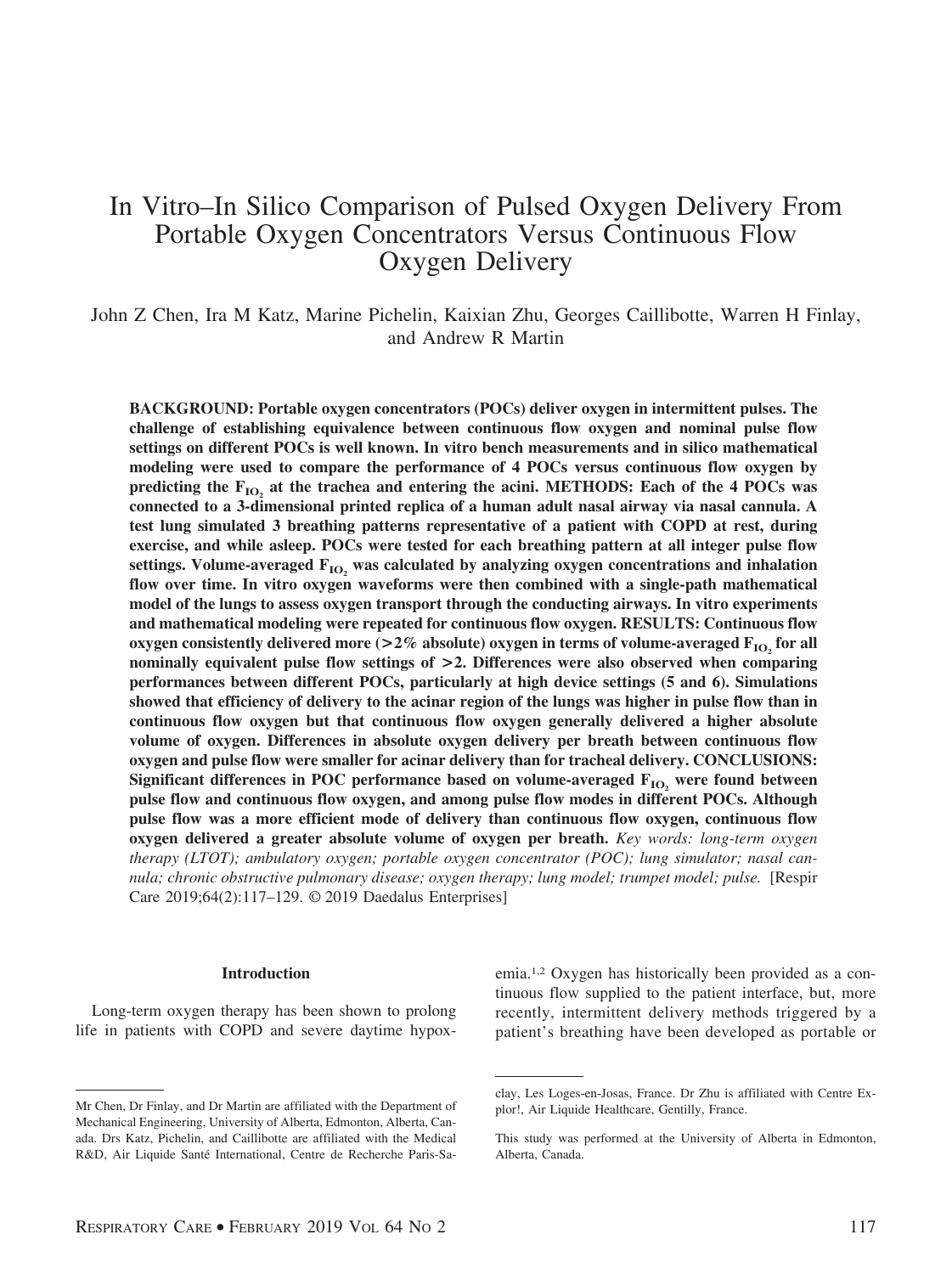cost-saving alternatives.<sup>3-5</sup> Portable oxygen concentrators (POCs) are the latest class of devices in the intermittent delivery paradigm.3,6 Because these devices concentrate existing atmospheric oxygen, they do not

# SEE THE RELATED EDITORIAL ON PAGE 230

require a stationary oxygen source and provide a portable option for supplemental oxygen therapy. Although some POCs can deliver oxygen continuously at limited flows, many recent-generation devices deliver oxygen exclusively by using pulse flow, in which a short-duration flow, or pulse, of oxygen is provided only when patient inspiration is detected.7 A recent study showed that subjects with COPD who required long-term oxygen therapy generally preferred a single-source POC instead of a combined stationary and portable oxygen source, citing the practicality of the system as its main advantage.8 However, the same study showed that insufficient oxygenation  $(S_{pQ_2} < 90\%)$ was more frequent among users of single-source POC.

The challenge of establishing equivalence between continuous flow oxygen and nominal pulse flow device settings on different devices is well known<sup>5,9</sup> and provides motivation for the development of physiologically representative in vitro testing methods. Chen et al<sup>10</sup> recently outlined a methodology to compare pulse flow oxygen delivery from a commercially available POC with continuous flow oxygen delivery from a stationary cylinder by using a set of 15 realistic airway replicas. Use of these replicas, together with a lung simulator in in vitro experiments allowed for precise control of simulated breathing parameters in anatomically representative models of the upper airways and made it possible to account for potential intersubject variability due to variance in airway geometries as well as allowing modes of

Supplementary material related to this paper is available at http:// www.rcjournal.com.

## **QUICK LOOK**

#### **Current knowledge**

Long-term oxygen therapy prolongs life in patients with COPD and severe daytime hypoxemia. Portable oxygen concentrators (POCs) that deliver pulsed oxygen intermittently are purported to be more oxygenefficient than continuous flow oxygen. Performance differences between pulse flow and continuous flow oxygen and among different POCs operated at the same numerical setting have been reported.

#### **What this paper contributes to our knowledge**

 $F_{IO}$  at the trachea, assessed in vitro in a benchtop model that incorporated a realistic upper airway replica and simulated breathing, was higher for continuous flow oxygen compared with pulse flow at nominally equivalent flows and/or POC numerical settings. Differences in  $\mathrm{F_{IO_2}}$  were also observed among the different POCs operated at the same numerical setting. When the in vitro data were combined with in silico modeling, it was predicted that pulse flow, compared with continuous flow oxygen, delivers oxygen more efficiently to the acinar region of the lung. However, for the POCs evaluated, the absolute volume of oxygen delivered to the acini per breath was predicted to be greater for continuous flow oxygen than for pulse flow across the majority of cases studied.

failure to be assessed when a POC failed to detect an inspiratory effort.

By measuring the real-time oxygen concentration at the airway replica outlet (representative of the trachea) during inspiration, a volume-averaged  $F_{IO}$  was obtained that represented the fraction of oxygen contained in a given inhaled tidal volume  $(V_T)$ .<sup>10</sup> In other words, these volumeaveraged  $F_{IO}$ , values represent the ratios between the total volume of inhaled oxygen (including both supplemental oxygen and oxygen in the entrained air) and the inhaled  $V_T$ , and provide a common basis for comparison between pulse flow and continuous flow oxygen.10

In building on this recent work, the present study had 2 primary objectives. The first was to compare the performance of several POCs against each other and against continuous flow oxygen by using volume-averaged  $F_{IO}$  at the trachea as a measure of oxygen delivery. The second objective was to characterize the transport of oxygen pulses from the trachea through the conducting airways via mathematical modeling. This enabled the assessment of the impact of continuous flow oxygen flows, pulse flow settings, and breathing parameters on transport of oxygen

Drs Katz, Pichelin, Zhu, and Caillibotte are current employees of Air Liquide, a major provider of home oxygen therapy. The authors report no other conflicts of interest in this work.

This work was funded by Air Liquide and by Alberta Economic Development and Trade, and benefited from an equipment grant from the Canadian Natural Sciences and Engineering Research Council. Portable oxygen concentrators were supplied for testing by VitalAire Canada and by Inogen.

Correspondence: John Z Chen, 2–9 Mechanical Engineering Building, University of Alberta, Edmonton, AB T6G 2G8, Canada. E-mail: jzc@ualberta.ca.

DOI: 10.4187/respcare.06359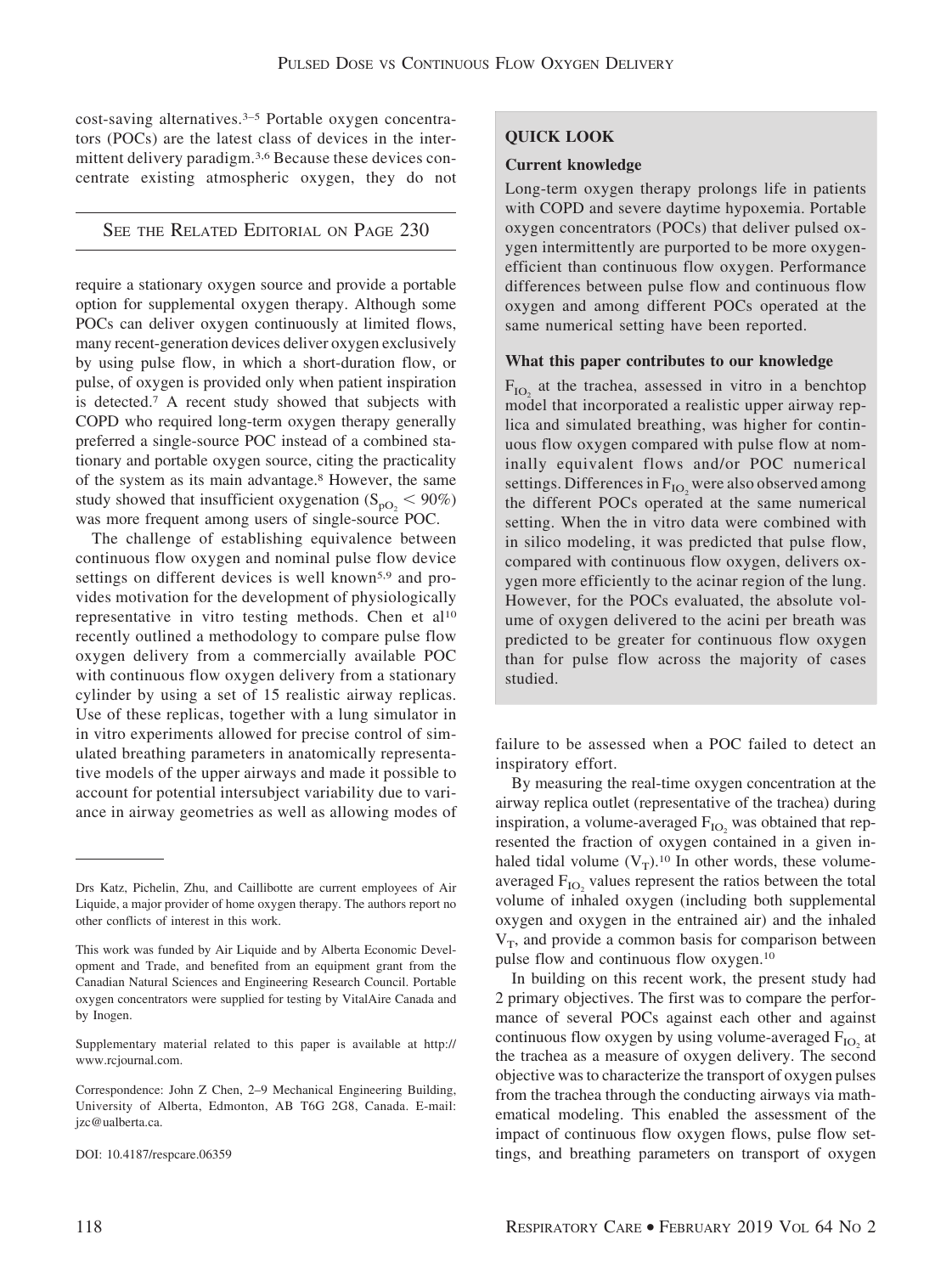

Fig. 1. Comparison of volume-averaged F<sub>IO<sub>2</sub> by using Subject MRI2, with a mean volume-averaged F<sub>IO2</sub> across 15 airway replicas. Data for</sub> both pulse deliveries from a SimplyGo portable oxygen concentrator and continuous flow oxygen from a stationary source of compressed oxygen are included. Error bars indicate  $\pm 1$  SD.

through the conducting airways to the gas-exchange region of the lung.

#### **Methodology**

#### **Selection of a Representative Airway Replica**

In Chen et al,<sup>10</sup> testing was limited to a single POC evaluated at 2 integer pulse settings, one high (6) and one low (2). It was found that intersubject variability among 15 airway geometries had only a small  $(<5\%$  coefficient of variation) impact on volume-averaged  $F_{IO}$  values.<sup>10</sup> Therefore, it was deemed reasonable to use only a single representative replica for comparative testing in the present work. A single replica was selected on the criterion that the volume-averaged  $F_{IO}$  value obtained by using this replica (for either continuous flow oxygen or pulse flow) was closest to the average value obtained across the set of 15 replicas. Volume-averaged  $F_{IO}$  values obtained for the selected airway replica (Subject MRI2) are compared in Figure 1, with average and standard variation of values obtained across all replicas. The selected replica had a total interior volume of 44.6 mL and an interior surface area of 287 cm<sup>2</sup>. These values were obtained by using MeshLab (Visual Computing Laboratory, Istituto di Scienza e Tecnologie dell'Informazione, Pisa, Italy) and Para-View (Kitware, Clifton Park, New York).

#### **Airway Experiments**

Experiments were performed by using the experimental apparatus described in Chen et al.10 The test set of POCs consisted of a SimplyGo (Philips Respironics, Murrysville, Pennsylvania), a SimplyGo Mini (Philips Respironics, Murrysville, Pennsylvania), a One G3 (Inogen, Goleta, California), and a One G4 (Inogen, Goleta, California). A photograph of the tested POCs, the weight of each device, and a visual comparison of device sizes are shown in Figure 2. Specifications for each device are shown in Table 1. To account for the variety of use conditions that a patient with COPD may experience in his or her everyday life and to explore the effect of varying breathing frequencies and  $V_T$  on POC performance and  $F_{IO_2}$ , 3 different breathing patterns were chosen, representative of a patient with COPD at rest, while asleep, and during light exercise.

The inspiration and expiration flow waveforms were each modeled by using a half-sinusoid and actuated by using a lung simulator (ASL 5000 Breathing Simulator, IngMar Medical, Pittsburgh, Pennsylvania). A schematic of the experimental apparatus is shown in Figure 3. Breathing parameters for each of these patterns (at rest, while asleep, and during light exercise) are provided in Table 2. The rest and exercise breathing parameters were chosen based on average values reported previously by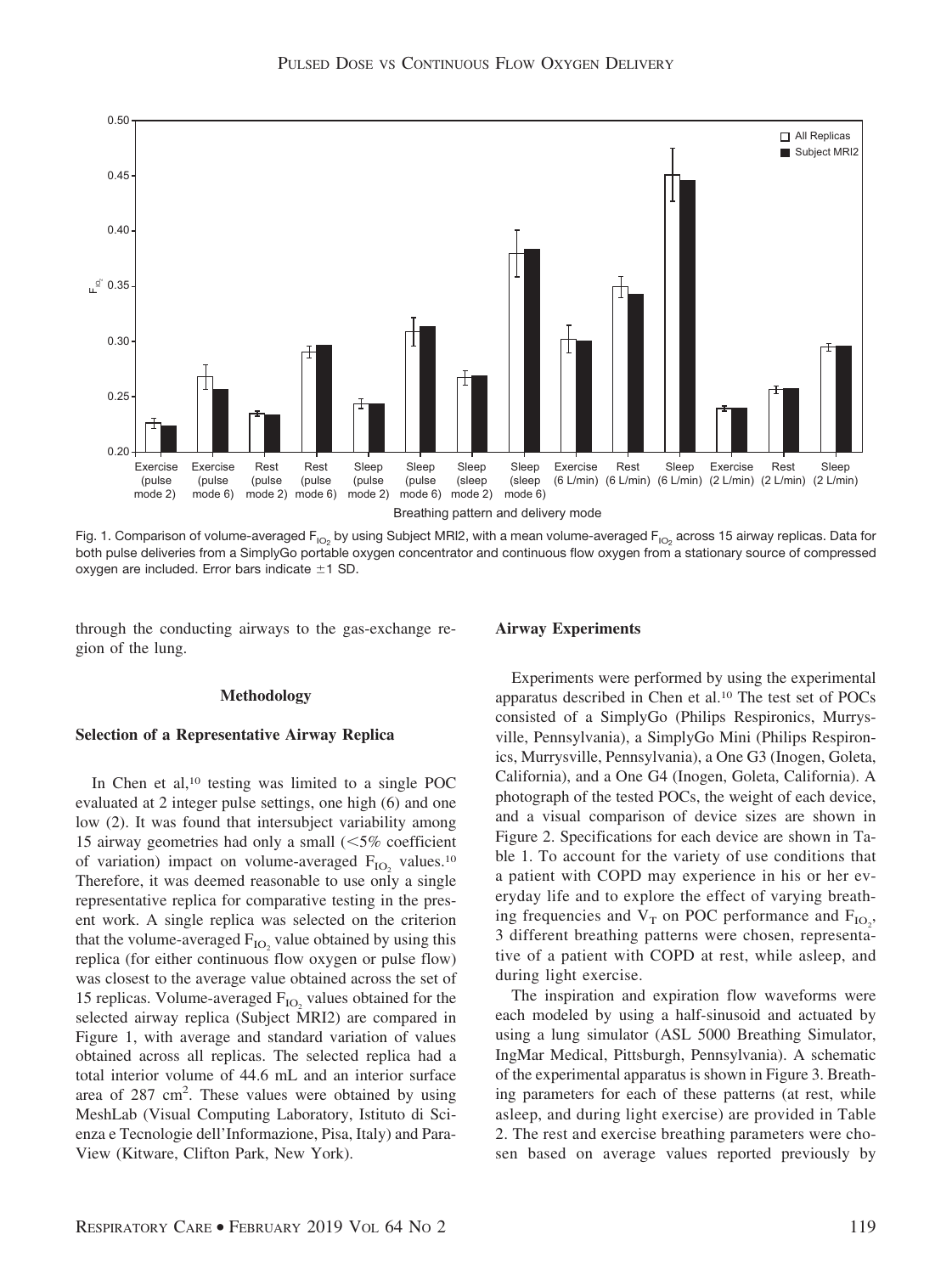

Fig. 2. Commercial portable oxygen concentrators tested in this study.

Table 1. Specifications for Portable Oxygen Concentrators Used in This study

| Device             | Vendor              | Weight (lb) | Dimensions, length $\times$<br>height $\times$ width (cm) | Pulse Flow Nominal Device<br>Settings (arbitrary units) |  |
|--------------------|---------------------|-------------|-----------------------------------------------------------|---------------------------------------------------------|--|
| SimplyGo           | Philips Respironics | 10.0        | $29.2 \times 25.4 \times 15.2$                            | 1-6                                                     |  |
| SimplyGo Mini      | Philips Respironics | 5.0         | $23.9 \times 21.1 \times 9.1$                             | $1 - 5$                                                 |  |
| One G <sub>3</sub> | Inogen              | 4.8         | $22.2 \times 21 \times 7.6$                               | 1–5                                                     |  |
| One G <sub>4</sub> | Inogen              | 2.8         | $15.01 \times 18.3 \times 6.8$                            | $1 - 3$                                                 |  |



Desktop computer

Fig. 3. Schematic of apparatus used in experiments that involve airway replicas. Arrows indicate direction of oxygen flow. From Reference 10, with permission.

Chatila et al<sup>11</sup> for 10 subjects with COPD at baseline (rest) and while on continuous flow oxygen  $(2.5-6 \text{ L/min})$  while performing light exercise on a cycle ergometer. Parameters for the sleep breathing pattern were chosen based on average values measured by Hudgel et al<sup>12</sup> for 13 subjects with COPD while asleep.

## Calculation of Volume-Averaged Tracheal F<sub>IO</sub><sub>2</sub>

Example flow and oxygen fraction waveforms are shown in Figure 4. The flow of oxygen passing through the trachea over time was calculated by multiplying inspiration flow with measured oxygen concentrations at the same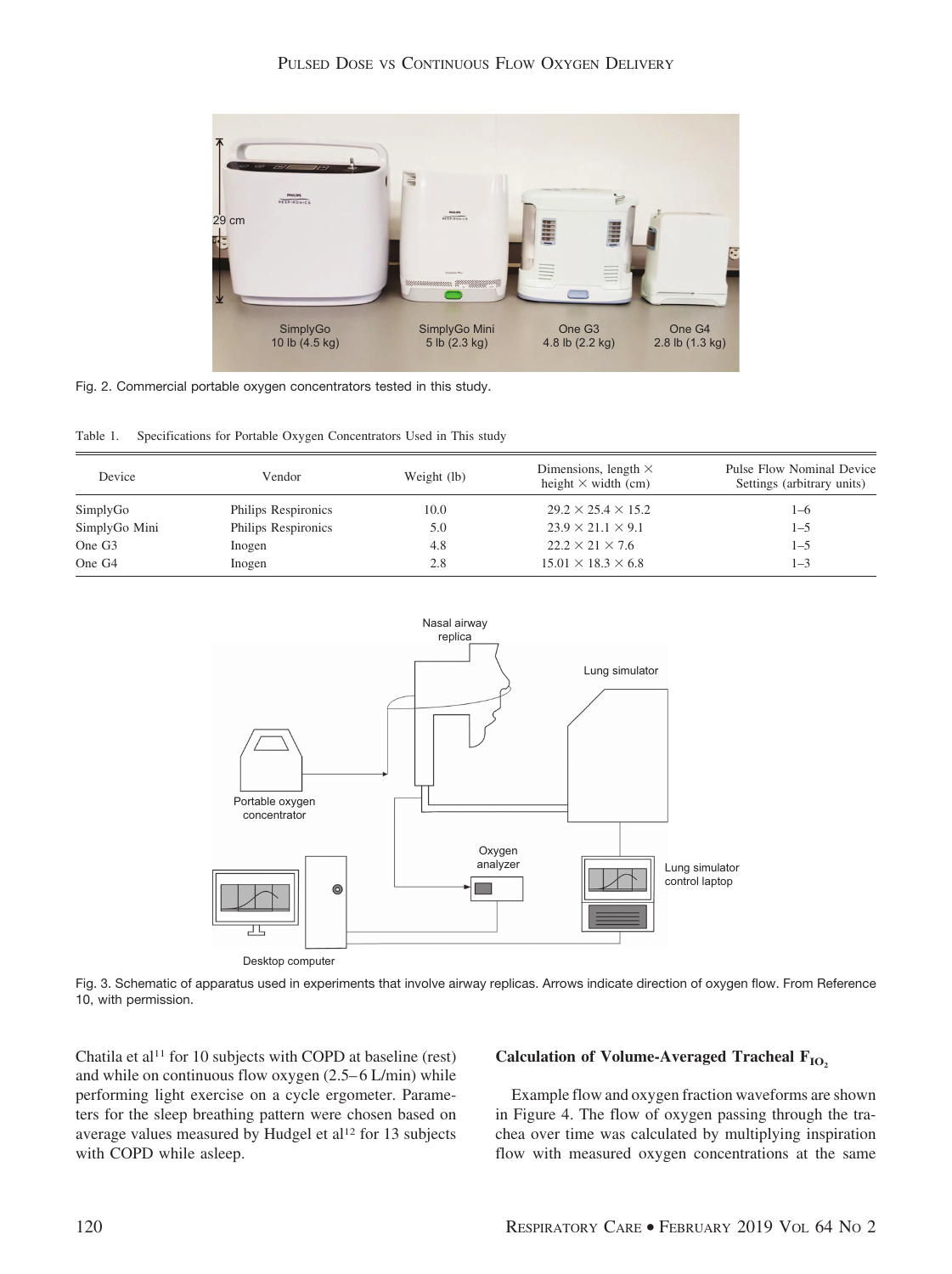| Table 2. | Breathing Parameters of Representative Breathing Profiles |
|----------|-----------------------------------------------------------|
|          | for Patients With COPD at Rest, Doing Light Exercise,     |
|          | and While Asleep                                          |

| Parameter                        | <b>Rest</b> | Exercise | Sleep |
|----------------------------------|-------------|----------|-------|
| Tidal volume, mL                 | 640         | 800      | 520   |
| Inspiratory time, s              | 1.20        | 0.96     | 1.79  |
| Expiratory time, s               | 2.33        | 1.77     | 2.93  |
| Breathing frequency, breaths/min | 17          | 22       | 13    |

point in time. The beginning and the end of inspiration were identified as times when oxygen flow crossed 0 mL/s. These oxygen flows were then numerically integrated via the trapezoidal rule from the start to the end of inspiration to determine a volume of oxygen inspired for that breath. Finally, volume-averaged  $F_{IO}$ , was obtained by dividing the inspired volume of oxygen by  $V_T$ .  $F_{IO}$  for each combination of device, device setting, and breathing pattern was taken as the average of 5 consecutive breaths after a steady state in the end-expiratory oxygen concentration was observed. The variability among  $F_{IO}$  values obtained in experiments repeated on separate days was found in preliminary testing to be of similar magnitude as variability between individual breaths. One-way analysis of variance was performed to compare the differences in volumeaveraged tracheal  $F_{IO}$ , by analyzing the simple main effects of device setting– continuous flow oxygen flow and mode of delivery (4 POCs and continuous flow oxygen). Multiple post hoc comparisons were then done by using the Tukey test, with  $P < .05$  considered significant.

## **Measurement of Pulse Characteristics**

An O<sub>2</sub> Conserver Testing System (1,130 series, Hans Rudolph, Shawnee, Kansas) was used to obtain oxygen pulse volumes, durations, and delays for each setting and each POC. POCs were connected to the testing system by using standard oxygen tubing. Data were recorded as the average of 20 successive pulses for each breathing pattern–setting combination. Average pulse characteristics were calculated only from breaths when the device was properly triggered.

#### **Prediction of Pulse Flow Volume-Averaged F<sub>IO</sub>**

Chen et al10 previously published an algebraic model that predicts in vitro volume-averaged  $F_{IO}$  in realistic airway replicas based on pulse characteristics. The model uses airway replica internal volume, measured pulse volumes, ambient oxygen concentration, and pulse oxygen concentration to first calculate an internal oxygen concentration in the chamber of the test lung or, equivalently, the amount of oxygen passing the entrance to the chamber of the test lung:

$$
X_{O_2, c} = X_{O_2, ambient} + V_{pulse} (X_{O_2, pulse} - X_{O_2, ambient}) / (V_T - V_{AW})
$$
 (1)

where  $X_{O_2, c}$  is the test lung chamber oxygen fraction,  $X_{O_2}$  *ambient* is the fraction of oxygen in ambient air,  $V_{pulse}$  is the volume of the oxygen pulse,  $V_T$  is the tidal volume,  $V_{AW}$  is the total volume of the airways (both upper and lower respiratory tracts), and  $X_{O_2}$  *pulse* is the oxygen fraction (0.94 for the Philips devices, 0.95 for the Inogen devices) of the pulse.

In vitro volume-averaged  $F_{IO}$  is then predicted by using the following equation:

$$
F_{IO_2} = (V_{pulse} X_{O_2, pulse} + V_{replica} X_{O_2, c}
$$

$$
+ (V_T - V_{replica} - V_{pulse}) X_{O_2, ambient})/V_T
$$
 (2)

## **Mathematical Modeling of Oxygen Transport Through the Conducting Airways**

Oxygen flowing past the trachea enters the conducting airways and may eventually be transported to alveolar regions of the lung where gas exchange occurs. To describe the transport of the oxygen pulse through the conducting airways to the acini, a modified version of a mathematical model previously described by Martin et al<sup>13</sup> for assessing nitric oxide transport and uptake was used. The model, written in MATLAB (Mathworks, Natick, Massachusetts), assumes a simplified single-path, single-alveolar compartment lung structure, with no oxygen exchange occurring in the conducting airways.

By using oxygen concentration waveforms measured at the trachea over time from the in vitro measurements described above as a boundary condition, the present model simulated the transport of oxygen to the acini by a combination of bulk convection and axial dispersion through the conducting tracheobronchial airways, which were modeled as a series of branching tubes whose dimensions become smaller with each branching generation. The mathematical model assumed these tubes to be rigid, cylindrical, and bifurcating between each airway generation. Baseline dimensions were taken from an adult airway model provided by Finlay et al<sup>14</sup> based on airway data from Phillips et al<sup>15</sup> for an adult with a functional residual capacity of 3000 mL (Table 3). Additional details that pertain to the mathematical model are described in the supplementary material (see the supplementary materials at http://www.rcjournal.com).

Inputs to the model consisted of the following:

1. Comma-separated value (.csv) versions of individual oxygen concentration waveforms over the course of inhalation (one per breathing pattern– device setting combination), which were extracted manually from raw oxygen concentration data.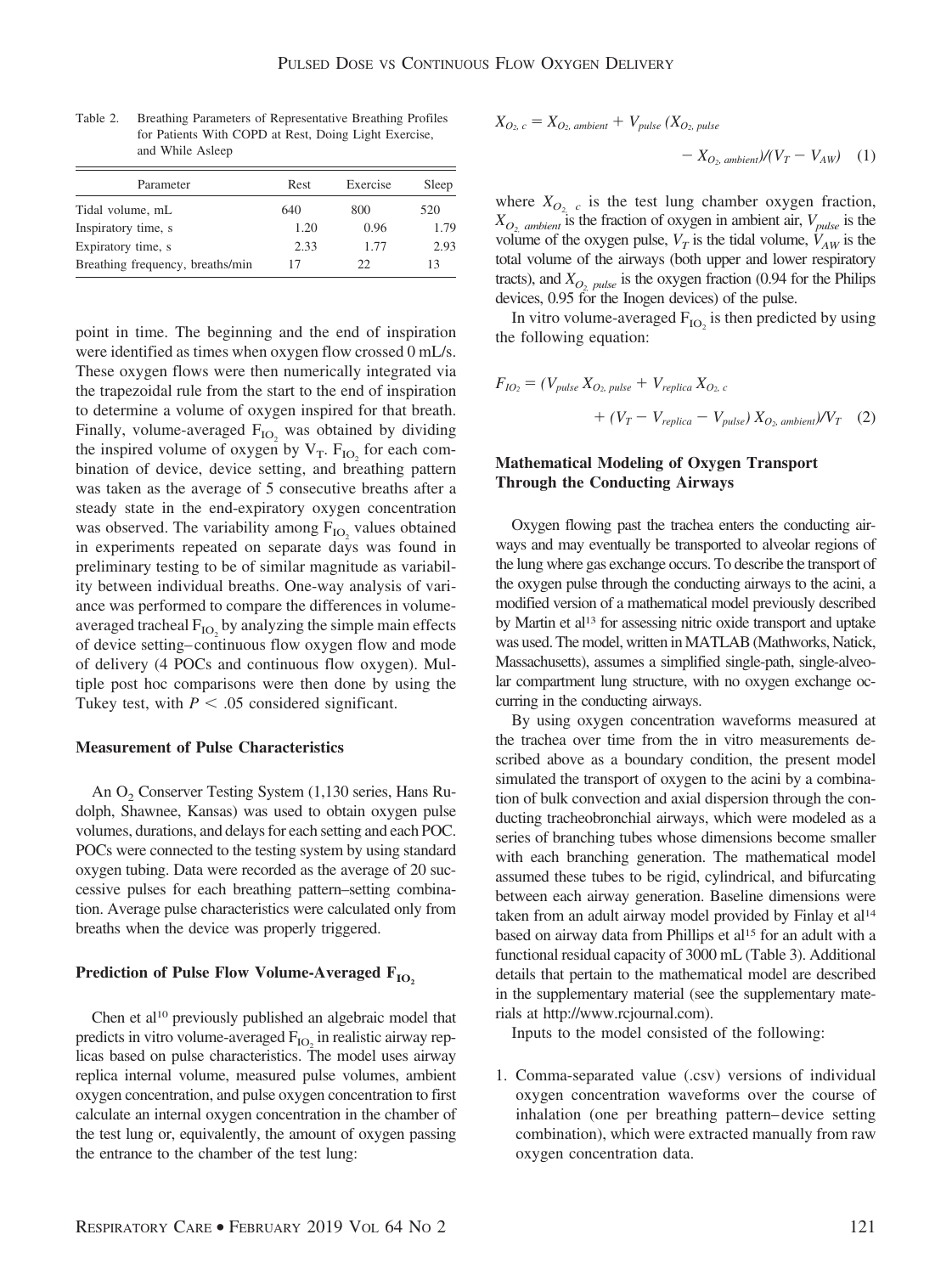

Fig. 4. Sample flow and oxygen fraction waveforms generated by the experimental apparatus for pulsed delivery of oxygen. From Reference 10, with permission.

| Table 3. | Cylindrical Airway Dimensions of Tracheobronchial |
|----------|---------------------------------------------------|
|          | Airways at Each Generation in the Lung Model      |

|                | Airway Dimensions |             |  |  |
|----------------|-------------------|-------------|--|--|
| Generation No. | Diameter (cm)     | Length (cm) |  |  |
| $\mathbf{0}$   | 1.96              | 13.53       |  |  |
| 1              | 1.53              | 3.92        |  |  |
| $\overline{2}$ | 1.22              | 3.11        |  |  |
| 3              | 0.97              | 2.48        |  |  |
| $\overline{4}$ | 0.77              | 1.93        |  |  |
| 5              | 0.62              | 1.23        |  |  |
| 6              | 0.49              | 0.98        |  |  |
| 7              | 0.39              | 0.90        |  |  |
| 8              | 0.32              | 0.81        |  |  |
| 9              | 0.24              | 0.71        |  |  |
| 10             | 0.17              | 0.61        |  |  |
| 11             | 0.13              | 0.49        |  |  |
| 12             | 0.10              | 0.39        |  |  |
| 13             | 0.08              | 0.30        |  |  |
| 14             | 0.07              | 0.24        |  |  |

- 2. Simulation breathing parameters, including  $V_T$ , breathing frequency and the ratio of inhalation to exhalation time. Values of inhalation to exhalation ratio were 0.515 for the exercise breathing pattern, 0.538 for the rest breathing pattern, and 0.613 for the sleep breathing pattern. These were used to generate the same idealized breathing patterns as those used in the in vitro experiments.
- 3. Pre-inhalation oxygen concentration in the conducting airways. Because the present analysis considered only the transport of oxygen through conducting airways during a single inhalation and not uptake of oxygen to the blood, the oxygen concentration

throughout the conducting airways was set to zero at the beginning of each simulation. Under this condition, only the transport of oxygen freshly inhaled through the upper airway was considered.

Outputs of the model included time-varying oxygen concentrations at individual airway generations distal to the trachea, the total volume of oxygen delivered to the acini, and the ratio between the oxygen volume delivered to the acini and that delivered to the trachea, which represented acinar delivery efficiency. Because the initial concentration of oxygen in the conducting airways was set to zero at the start of inhalation, the acinar delivery efficiency can be viewed as the fraction of oxygen passing the trachea that also passes into the acini during an inhalation. Based on preliminary simulations, the coefficient of variation in delivered oxygen volume between simulations performed for different individual breaths ranged from approximately 0.1 to 4% of the mean. Therefore, it was sufficient to use only a single breath from each breathing pattern-device–pulse setting combination in the model calculations.

## **Results**

## **Comparisons of POC Performance**

The comparisons of volume-averaged  $F_{IO_2}$ , pulse volume, and pulse duration for continuous flow oxygen from a compressed oxygen source versus pulse flow from each of the POCs are shown in Figure 5. The differences between each device, by showing pulse flow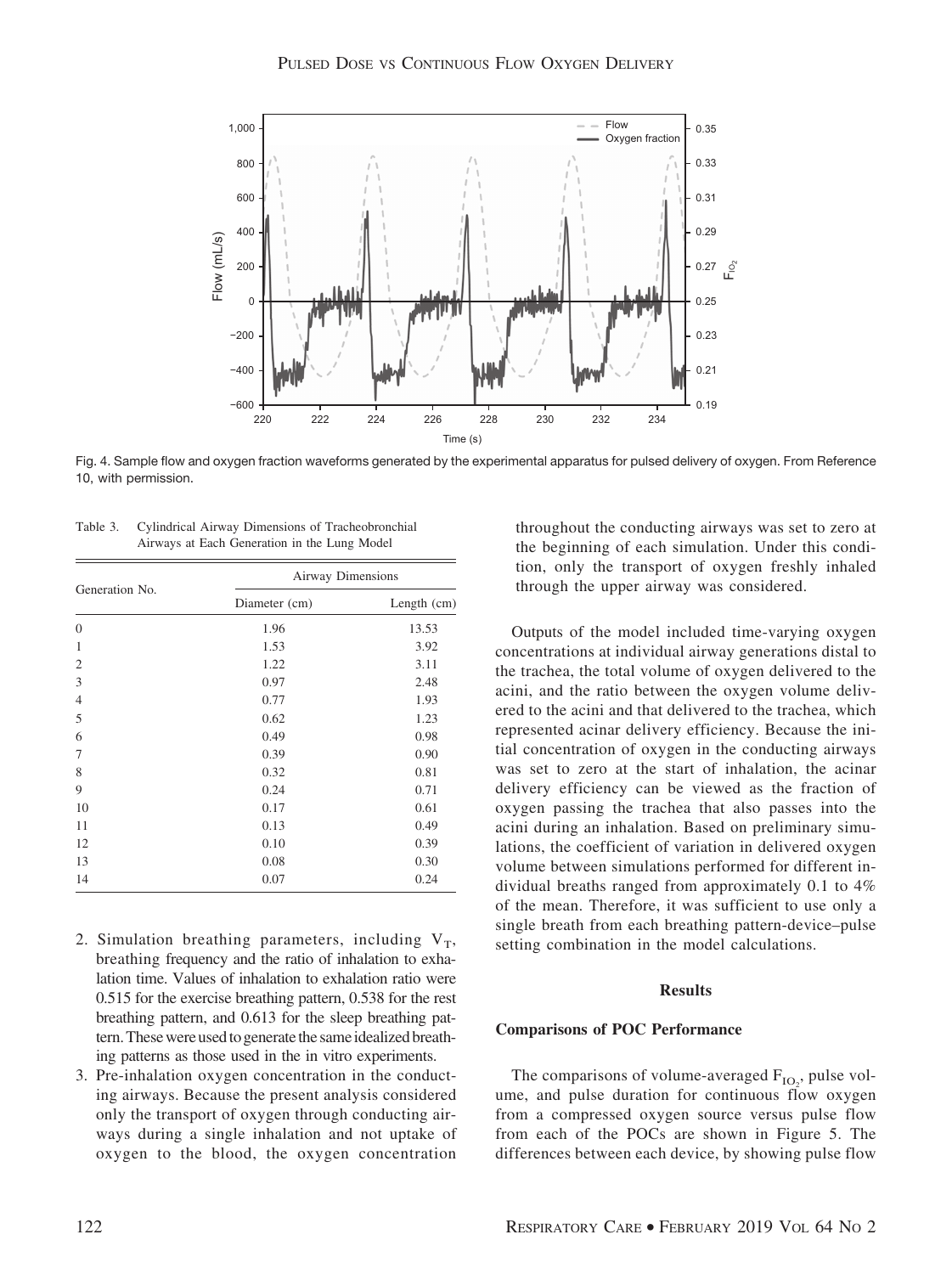

Fig. 5. Volume-averaged  $F_{1O_2}$  and pulse characteristics for each of the tested portable oxygen concentrators and continuous flow oxygen across 3 breathing patterns.  $F_{IO_2}$  values were averaged over 5 consecutive breaths. Other pulse characteristics averaged >20 consecutive breaths. Error bars indicate  $\pm 1$  SD.

profiles over time at pulse setting 2 for each of the POCs, are illustrated in Figure 6.

Statistical analysis showed that, when the mode of delivery was held constant, there were statistically significant differences ( $P < .001$  in every case) among all device settings– continuous flow oxygen flows for each mode of delivery in all the breathing patterns. With device setting– continuous flow oxygen held constant, several homogeneous subgroups (groups of delivery modes with statistically similar performance) emerged under post hoc analysis, which are listed in Table 4.

Due to the high repeatability of the in vitro test methods used in some cases, very small differences in  $F_{IO}$  were statistically significant. Therefore, in addition to statistical significance, a threshold for a practical or anticipated clinically important difference in  $F_{IO}$ , was defined to be  $> 2\%$  (absolute percentage oxygen) when following Zhou and Chatburn.<sup>16</sup> By using this more-demanding threshold, continuous flow oxygen still delivered a significantly higher  $F_{10}$ than pulse flow in at least one of the devices at all nominally equivalent device settings of  $\geq 2$ . The magnitude of this difference decreased as minute volume (which in our model included an increase in both  $V_T$ and breathing frequency) increased.

For the 2 Philips devices, the SimplyGo consistently delivered more oxygen than the SimplyGo Mini, although  $F_{IO}$  values were within 2% (absolute) for the majority of breathing pattern–setting number combinations, with the exception of setting 5 in the sleep and exercise breathing patterns. For the Inogen devices, no anticipated clinically important  $F_{IO}$ , difference was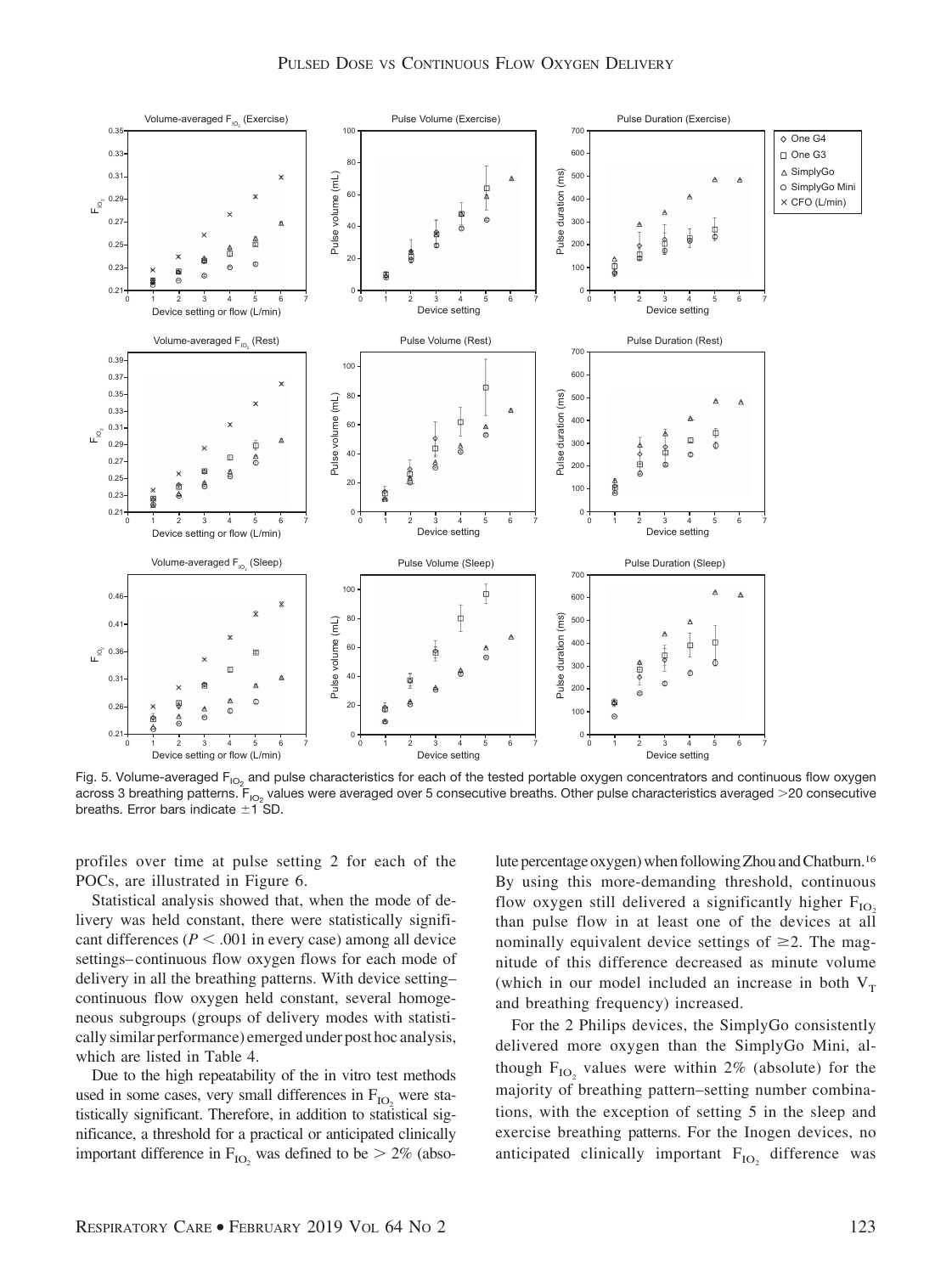

Fig. 6. Pulse flow curves generated by the  $O_2$  Conserver Testing System for each portable oxygen concentrators (POC) at setting 2 for each device and breathing frequency of 17 breaths/min.

|                          | Device setting (arbitrary units) or CFO (L/min) |                              |                              |                           |                    |            |
|--------------------------|-------------------------------------------------|------------------------------|------------------------------|---------------------------|--------------------|------------|
| <b>Breathing Pattern</b> | 1                                               | $\overline{2}$               | 3                            | $\overline{4}$            | 5                  | 6          |
| Exercise                 | <b>CFO</b>                                      | <b>CFO</b>                   | <b>CFO</b>                   | <b>CFO</b>                | <b>CFO</b>         | <b>CFO</b> |
|                          | SimplyGo                                        | SimplyGo                     | SimplyGo                     | SimplyGo                  | SimplyGo           | SimplyGo   |
|                          | One G <sub>3</sub><br>One G <sub>4</sub>        | One G <sub>3</sub><br>One G4 | One G <sub>3</sub><br>One G4 | One G <sub>3</sub>        | One G <sub>3</sub> |            |
|                          | SimplyGo Mini                                   | SimplyGo Mini                | SimplyGo Mini                | SimplyGo Mini             | SimplyGo Mini      |            |
| Rest                     | <b>CFO</b>                                      | <b>CFO</b>                   | <b>CFO</b>                   | <b>CFO</b>                | <b>CFO</b>         | <b>CFO</b> |
|                          | One G <sub>3</sub>                              | One G <sub>4</sub>           | One G <sub>3</sub>           | One G <sub>3</sub>        | One G <sub>3</sub> | SimplyGo   |
|                          | One G <sub>4</sub>                              | One G <sub>3</sub>           | One G <sub>4</sub>           | SimplyGo                  | SimplyGo           |            |
|                          | SimplyGo                                        | SimplyGo                     | SimplyGo                     |                           |                    |            |
|                          | SimplyGo Mini                                   | SimplyGo Mini                | SimplyGo Mini                | SimplyGo Mini             | SimplyGo Mini      |            |
| Sleep                    | <b>CFO</b>                                      | <b>CFO</b>                   | <b>CFO</b>                   | <b>CFO</b>                | <b>CFO</b>         | <b>CFO</b> |
|                          | One G <sub>3</sub>                              | One G <sub>4</sub>           | One G <sub>3</sub>           | One G <sub>3</sub>        | One G <sub>3</sub> | SimplyGo   |
|                          | One G <sub>4</sub>                              | One G <sub>3</sub>           | One G <sub>4</sub>           |                           | SimplyGo           |            |
|                          | SimplyGo<br>SimplyGo Mini                       | SimplyGo<br>SimplyGo Mini    | SimplyGo<br>SimplyGo Mini    | SimplyGo<br>SimplyGo Mini | SimplyGo Mini      |            |

Table 4. Subgroups With Statistically Similar Volume-Averaged Tracheal F<sub>IO2</sub> ( $P > .05$ ) Segregated by Device Setting, CFO, and Breathing Pattern

For each breathing pattern, subgroups are separated with a line and have significant differences  $(P < .05)$  in volume-averaged  $F_{1O_2}$  with other subgroups; in addition, for each breathing pattern, subgroups are arranged by magnitude of  $F_{IO2}$ , in descending order; the One G4 does not feature device settings  $> 3$ , and only the SimplyGo features pulse settings up to 6.  $CFO =$  continuous flow oxygen

observed among the devices when operated at the same device setting for any of the 3 breathing patterns. Although the Inogen devices delivered similar  $F_{IO<sub>2</sub>}$  as the SimplyGo for the exercise breathing pattern,  $F_{IO}$  was greater for the Inogen devices than for the SimplyGo devices for the rest and sleep breathing patterns.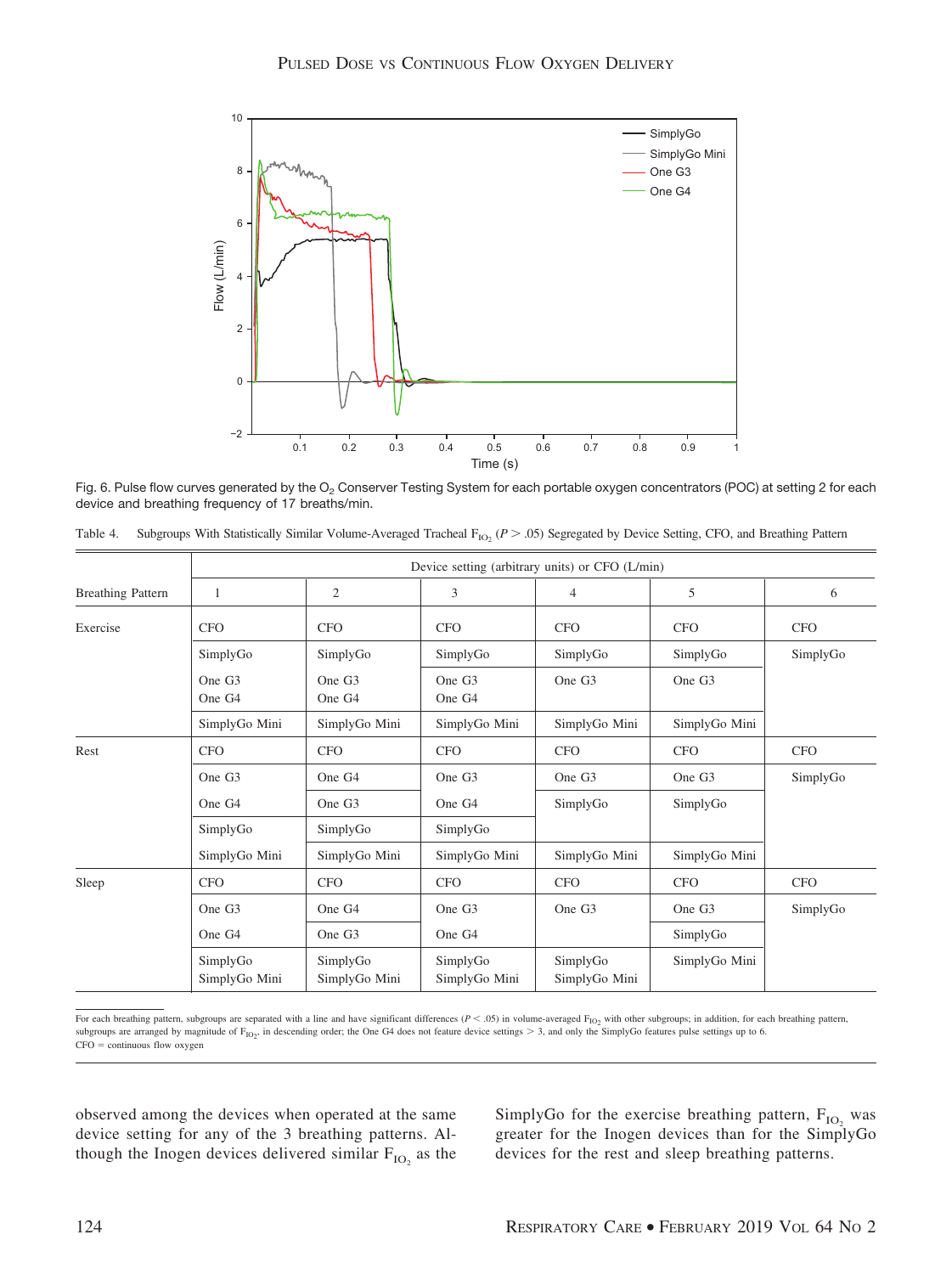

Fig. 7. Comparisons of volume-averaged F<sub>IO<sub>2</sub></sub> measured in airway experiments with volume-averaged F<sub>IO<sub>2</sub></sub> predicted by using pulse characteristics. Vertical error bars indicate  $\pm 1$  SD of F<sub>IO<sub>2</sub> determined from airway experiments over 5 consecutive breaths. Horizontal</sub> error bars indicate  $\pm 1$  SD of F<sub>IO2</sub>, determined by using pulse characteristics over 20 consecutive breaths. Identity line shown for comparison.

## Prediction of Volume-Averaged Tracheal F<sub>IO<sub>2</sub></sub> When **Using Measured Pulse Characteristics**

At a given nominal device setting, different POCs provided different oxygen volumes per breath (Fig. 5). For a given POC, pulse volume increased approximately linearly with the device setting number across each breathing pattern. In general, increasing pulse volumes were correlated with increasing values of volume-averaged  $F_{IO_2}$ . The longest pulse durations were observed in the SimplyGo, whereas the shortest pulse durations were observed in the SimplyGo Mini (Fig. 5). At the frequencies considered (13 to 22 breaths/min), pulse durations correlated positively with the setting number but correlated negatively with breathing frequency.

A comparison of volume-averaged tracheal  $F_{IO}$  derived from airway experiments with those calculated from pulse characteristics when using Equation 2 are shown in Figure 7. For the sleep breathing pattern, there were no anticipated clinically important differences between the 2 sets of  $F_{IO_2}$  predictions (ie, absolute difference of  $\langle 2\% \rangle$  for any of the device settings in any of the devices. For the rest and exercise cases, only setting 5 of the One G3 resulted in a significant difference between the airway

experiment  $F_{IO_2}$  and pulse characteristics–derived  $F_{IO_2}$ . More generally, increasing the minute volume resulted in a higher absolute difference between the 2  $F_{IO}$  sets, although most of these differences did not meet the threshold for anticipated clinical importance.

#### **Mathematical Modeling**

A sample output of the mathematical model for oxygen transport in the lower airways is shown in Figure 8. The "trachea" curve is an oxygen waveform as measured in the in vitro airway replica experiments. Each subsequent curve shows the oxygen fraction waveform that varies in time as it is transported through the airways up to the terminal bronchioles (generation 14) that mark the boundary with the acini. Simulation results, which show the volume of oxygen delivered to the trachea, the volume of oxygen transported to the acini, and the ratio of acinar to tracheal volume of oxygen delivered (ie, the acinar oxygen delivery efficiency) are summarized in Figure 9.

Generally, acinar oxygen delivery efficiencies were positively correlated with increasing minute volume. Although all of the devices showed an increase in efficiency with increasing device setting in the exercise and rest cases, for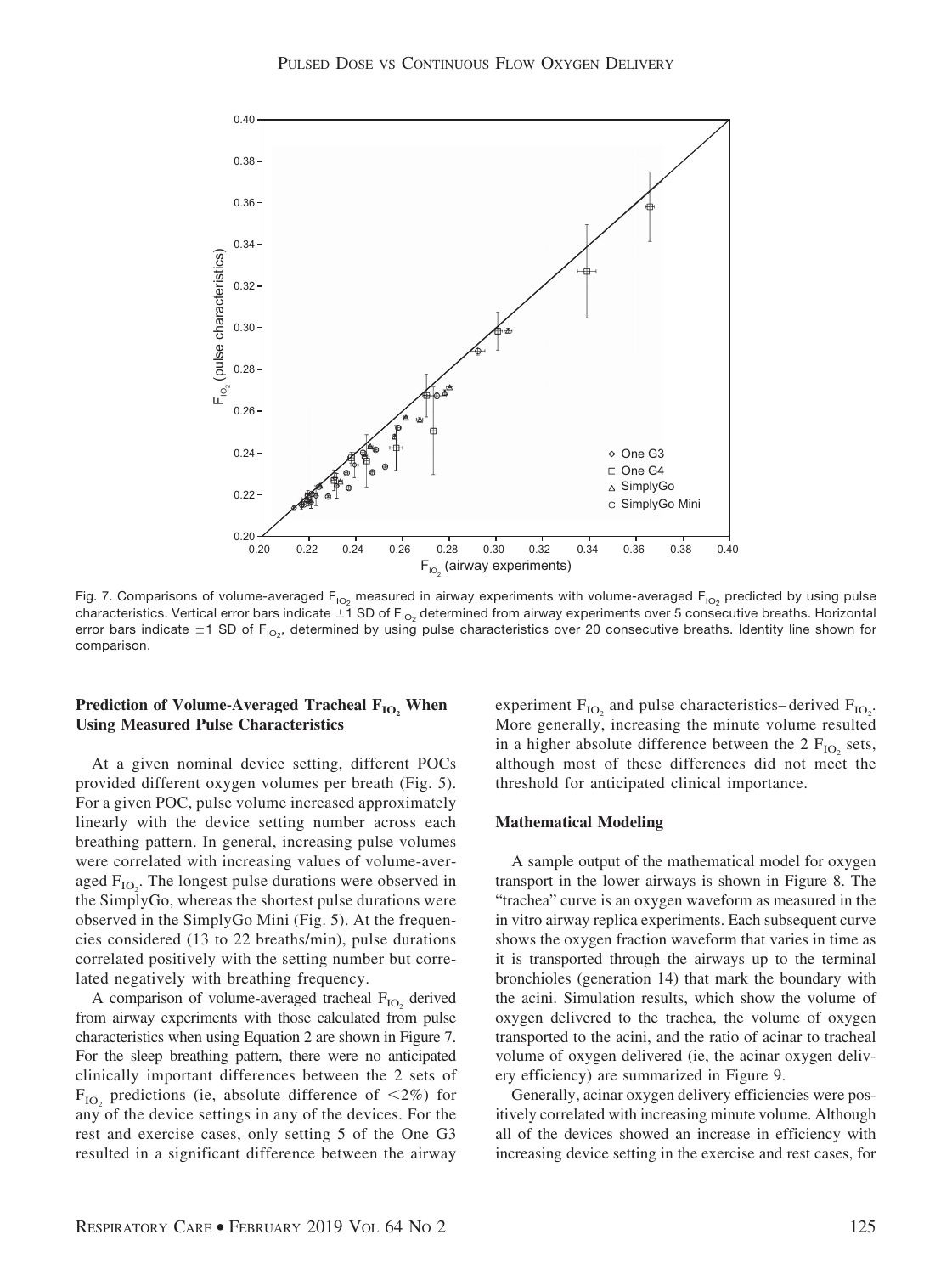

Fig. 8. Sample output of MATLAB simulation (SimplyGo Mini, exercise breathing pattern, device setting 5). The trachea line represents oxygen concentration passing the trachea over time determined by the in vitro experiments. Oxygen passing generation 14 enters the gas exchange regions of the lung.

the sleep case, the SimplyGo Mini was the only device in which this trend persisted. Efficiencies for pulse flow were generally higher than those for continuous flow oxygen. However, absolute oxygen delivery to the gas exchange region remained lower for pulse flow than for continuous flow oxygen at nominally equivalent settings and flows (Fig. 9). Differences in oxygen delivery between continuous flow oxygen and pulse flow were smaller at the acinar region than at the trachea. On average, lower minute volumes resulted in higher differences in delivered oxygen volume.

#### **Discussion**

In this study, we compared the performance of pulse flow oxygen delivery from POCs to continuous flow oxygen delivery from a stationary cylinder source. Overall, the results corroborated conclusions from previous studies<sup>16-18</sup> in that there was no general equivalence in oxygen delivery between continuous flow oxygen in L/min and any of the nominally equivalent pulse flow settings for the POCs that we tested. At most numerical pulse settings, volume-averaged tracheal  $F_{IO}$ was significantly lower, in both a statistical and an anticipated clinical sense, for pulsed delivery than for a nominally equivalent continuous flow oxygen flow (Fig. 5). Statistically, differences in  $F_{IO}$ , among the 4 POCs studied occurred more frequently at higher device settings (Table 4), which indicated that differences in performance among the devices become more pronounced as oxygen delivery increases. This is corroborated by the fact that anticipated clinically important differences in  $F_{IO}$  also tended to occur more frequently at higher device settings– continuous flow oxygen flows.

Large differences in pulse volumes among POCs at the same numerical device setting tended to result in large differences in volume-averaged  $F_{IO_2}$ . It was observed that the Inogen devices modulated pulse volumes based on breathing frequency to maintain relatively similar volumes of oxygen delivered per minute, whereas the SimplyGo and SimplyGo Mini maintained relatively constant pulse volumes for the range of frequencies considered in this study. This resulted in differences in volume-averaged  $F_{IO}$  between, for example, the One G3 and the SimplyGo. The magnitudes of the differences in volume-averaged  $F_{IO}$  between the One G3 and the SimplyGo are primarily the result of 2 factors: (1) slower breathing, which causes the One G3 to increase its per-breath output, and (2) shallow breathing, which causes supplemental oxygen to represent a higher fraction of the total inhaled oxygen. Because slow breathing is also associated with shallow breathing in this study, these 2 effects acted synergistically to generate large  $F_{IO}$  differences for the sleep breathing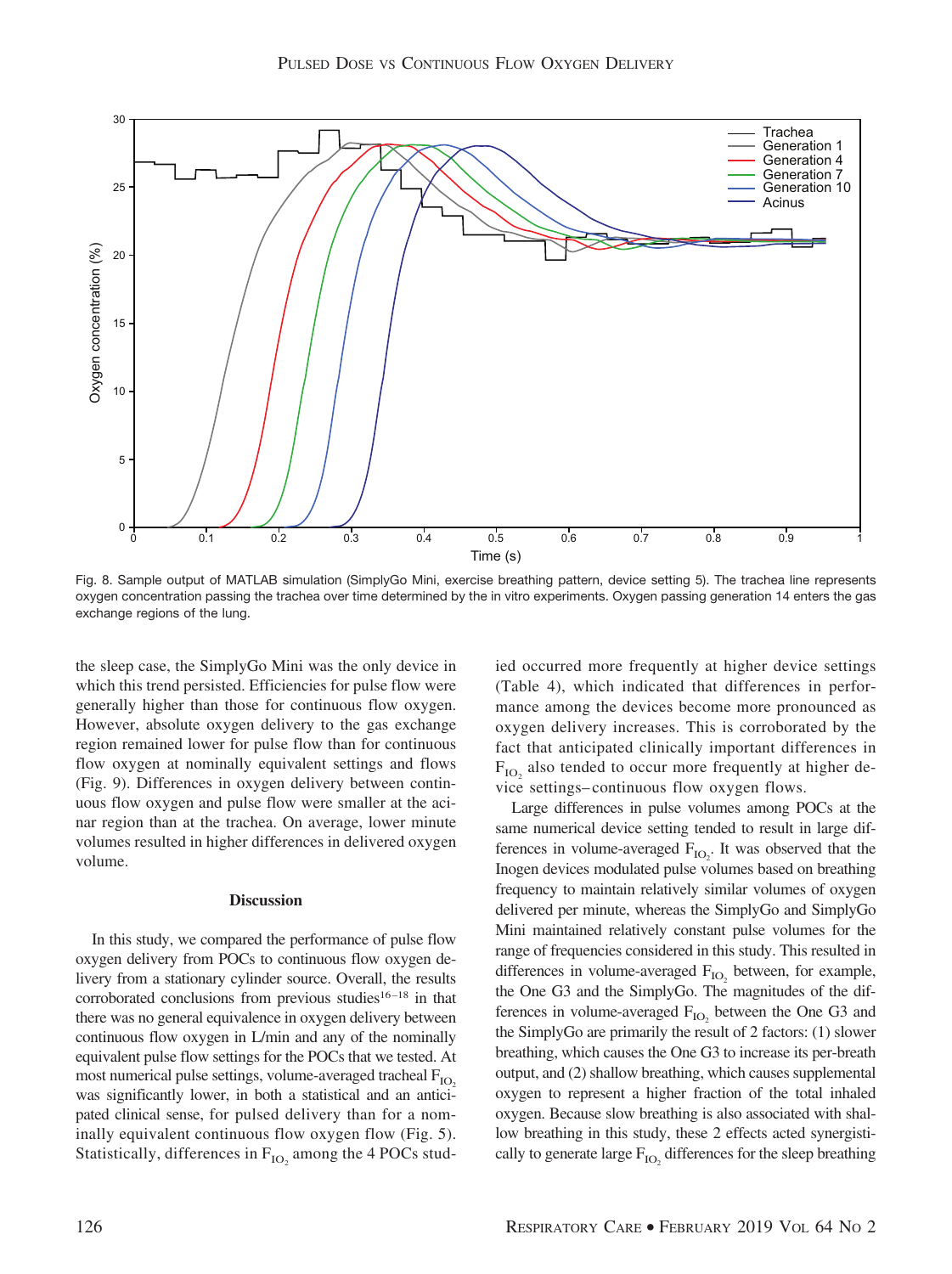

Fig. 9. Volumes of oxygen passing through the trachea, passing into the alveolar region, and the ratio of these 2 numbers (ie, a measure of the fraction of the oxygen passing the trachea that reaches the alveolar region) for all tested portable oxygen concentrators and continuous flow oxygen.

pattern (Fig. 5). Conversely, for deep, fast breathing (exercise), the  $F_{IO}$  difference is essentially nonexistent.

Variation in measured tracheal  $F_{IO_2}$  among POCs at a given setting could largely be predicted from pulse characteristics (Fig. 7). Under the present test conditions, and for the POCs tested, pulse timing had a relatively minor influence on oxygen delivery compared with pulse volume; in other words, the POCs tended to function as intended and delivered pulses early in the inspiratory phase of the breath. Although previous experiments in the literature that compared  $F_{IO}$  between pulse flow and continuous flow oxygen modes of delivery exist, $16,17$  the choice in the present work to measure oxygen over time at the trachea of a realistic airway model (instead, for example, of oxygen concentration inside the test lung) is a key methodological difference from past studies. In previous studies, the conducting airways were represented by using a length of tubing of constant diameter.<sup>16–18</sup> In reality, the tracheobronchial tree consists of a series of branching airways, with a highly variable diameter, depending on depth in the lung.13,19 Therefore, in the present work, a more complex, although still idealized, multi-generational mathematical model of the conducting airways was adopted to assess transport from the distal end of the trachea into the acini of the lung.

In the present mathematical model, the initial oxygen concentration in the conducting airways must be independently specified. The choice of a concentration of zero was made so to model, in absolute terms, the amount of freshly delivered oxygen passing the trachea that was transported in a single inhalation to the acini. The present combination of in vitro and in silico, or mathematical, modeling approaches inherently included the influence of pulse timing on efficiency of delivery to the acini because POCs are tested under realistic triggering conditions. Efficiency of delivery tended to be positively correlated with minute volume (Fig. 9). That is, efficiencies of the exercise breathing pattern were higher than those of the rest breathing pattern, which were, in turn, higher than those of the sleep breathing pattern. The arrival of fresh oxygen can be identified in Figure 8 as the time at which oxygen concentration increases from zero. Because the model accounts for both convection and diffusion, a greater inhalation velocity transports gas and, therefore, oxygen, more quickly, which leads to an earlier arrival time at each generation of the airway and a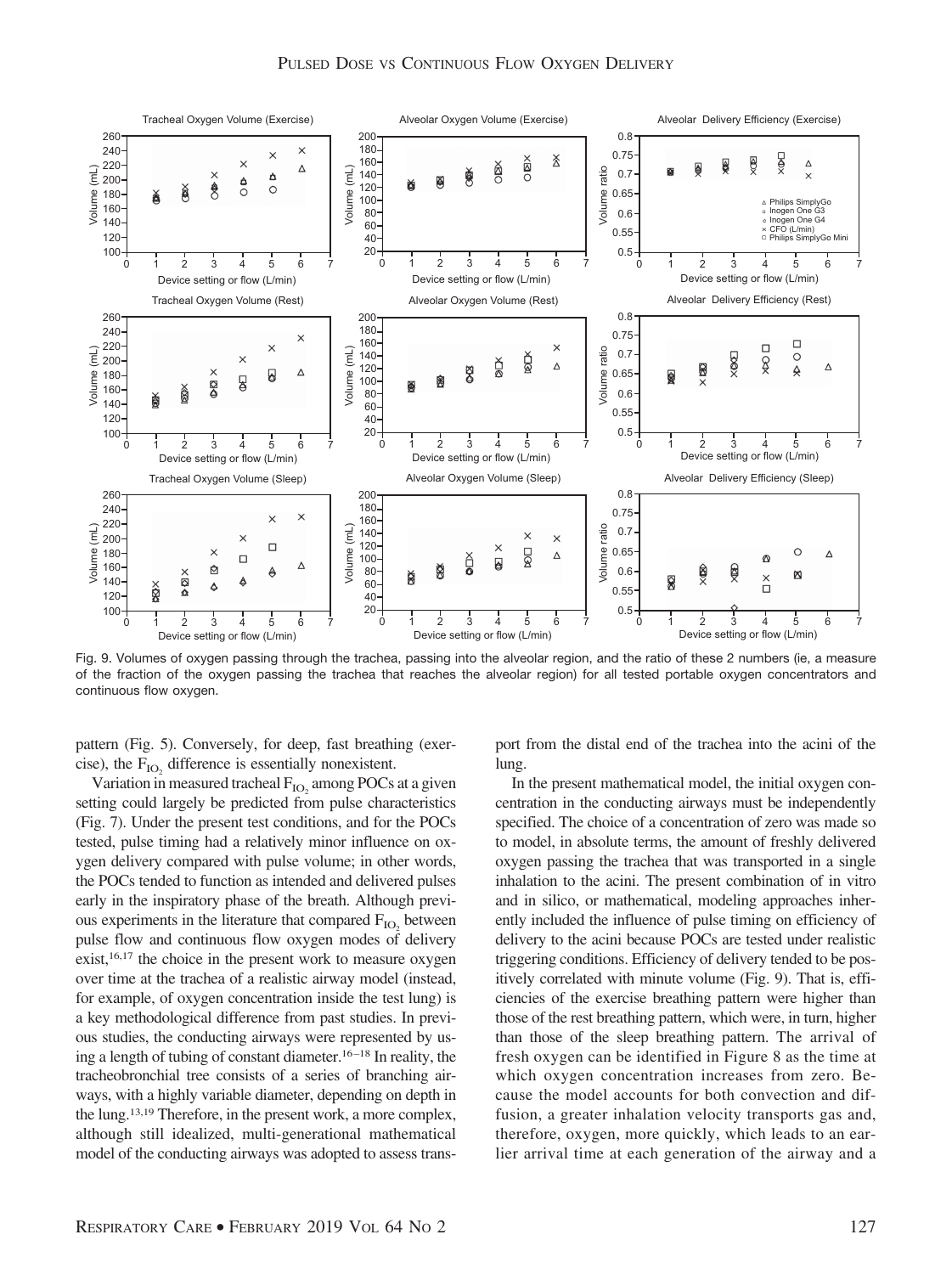higher delivery efficiency as a result. Predicted efficiency of pulse delivery to the acini (Fig. 9) still varied to some extent between POCs and POC settings for the same breathing pattern. This variability resulted from differences observed in the in vitro experiments in the timing with which pulses arrived at, and swept past, the trachea, and from differences in the volume of the oxygen pulse delivered.

Overall, pulse flow was predicted to offer advantages in efficiency of delivery, in that the fraction of oxygen delivered to the trachea that reaches gas exchange lung regions was predicted in general to be greater for pulse flow than for continuous flow oxygen (Fig. 9). This was due to the oxygen that remained in the anatomic dead space at the end of inhalation in continuous flow oxygen and never reached the gas exchange regions. But efficiency does not necessarily imply efficacy; volumes of oxygen delivered to the acini by using continuous flow oxygen were still in most cases higher than those that used pulse flow. As noted by McCoy,<sup>3</sup> oxygen delivery must first and foremost meet the therapeutic needs of the patient. Differences in oxygen delivery reported herein between continuous flow oxygen and pulse flow settings highlight the need to titrate delivery settings to achieve a target oxygen saturation when using the same delivery device as used at home.2 Results of in vitro experiments and in silico analysis, such as those presented here, may inform this process by anticipating differences in oxygen delivery among devices and modes of administration, thereby aiding health practitioners in selecting the optimal devices for their patients.

#### **Conclusions**

In this study, in vitro experiments that used a realistic upper-airway replica were performed to compare continuous flow oxygen delivery with pulse flow from 4 commercial POCs. The volume-averaged  $F_{IO}$  measured at the trachea was evaluated for 3 simulated breathing patterns, representative of patients with COPD at rest, during light exercise, and while asleep.  $F_{IO}$  was not equivalent between pulse flow and continuous flow oxygen flow, and differences in oxygen delivery were greatest when high pulse flow settings were combined with low minute volume. Anticipated clinically important differences ( $>$ 2% absolute difference in  $F_{IO_2}$ ) were observed at all nominally equivalent pulse flow settings higher than 2. Significant differences in oxygen delivery were also measured among the different POCs operated at identical numerical pulse flow settings, with the clinically important differences occurring at the highest setting numbers (3 or 5, depending on the device).

By coupling in vitro measurements with a mathematical model of oxygen transport through the conducting airways, it was predicted that pulse flow is generally more efficient than continuous flow oxygen at delivering oxygen from the trachea to the acini. However, acinar oxygen delivery remained lower for pulse flow than for continuous flow oxygen, at nominally equivalent settings and flow. Significant differences in oxygen delivery persisted to the acini among POCs operating at identical pulse flow settings.

### **ACKNOWLEDGMENTS**

The authors thank Kelvin Duong at the University of Alberta for his contributions to data collection and analysis.

#### **REFERENCES**

- 1. Croxton TL, Bailey WC. Long-term oxygen treatment in chronic obstructive pulmonary disease: recommendations for future research: an NHLBI workshop report. Am J Respir Crit Care Med 2006; 174(4):373-378.
- 2. Lacasse Y, Bernard S, Maltais F. Eligibility for home oxygen programs and funding across Canada. Can Respir J 2015;22(6):324-330.
- 3. McCoy R. Oxygen-conserving techniques and devices. Respir Care 2000;45(1):95–103; discussion 104.
- 4. Bliss PL, McCoy RW, Adams AB. Characteristics of demand oxygen delivery systems: maximum output and setting recommendations. Respir Care 2004;49(2):160-165.
- 5. Palwai A, Skowronski M, Coreno A, Drummond C, McFadden ER Jr. Critical comparisons of the clinical performance of oxygen-conserving devices. Am J Respir Crit Care Med 2010;181(10):1061-1071.
- 6. Tiep B. Portable oxygen therapy with oxygen conserving devices and methodologies. Monaldi Arch Chest Dis 1995;50(1):51-57.
- 7. Airsep Freestyle Patient Manual. MN123–1 rev E 11/12. Buffalo, NY: AirSep.
- 8. Yáñez AM, Prat JP, Álvarez-Sala JL, Calle M, Diaz Lobato S, Garcia Gonzalez JL, et al. Oxygenation with a single portable pulse-dose oxygen-conserving device and combined stationary and portable oxygen delivery devices in subjects with COPD. Respir Care 2015; 60(3):382-387.
- 9. Wijkstra PJ, Guyatt GH, Ambrosino N, Celli BR, Güell R, Muir JF, et al. International approaches to the prescription of long-term oxygen therapy. Eur Respir J 2001;18(6):909-913.
- 10. Chen JZ, Katz IM, Pichelin M, Zhu K, Caillibotte G, Noga ML, et al. Comparison of pulsed versus continuous oxygen delivery using realistic adult nasal airway replicas. Int J Chron Obstruct Pulmon Dis 2017;12:2559-2571.
- 11. Chatila W, Nugent T, Vance G, Gaughan J, Criner GJ. The effects of high-flow vs low-flow oxygen on exercise in advanced obstructive airways disease. Chest 2004;126(4):1108-1115.
- 12. Hudgel DW, Martin RJ, Capehart M, Johnson B, Hill P. Contribution of hypoventilation to sleep oxygen desaturation in chronic obstructive pulmonary disease. J Appl Physiol Respir Environ Exerc Physiol 1983;55(3):669-677.
- 13. Martin AR, Jackson C, Katz IM, Caillibotte G. Variability in uptake efficiency for pulsed versus constant concentration delivery of inhaled nitric oxide. Med Gas Res 2014;4(1):1.
- 14. Finlay WH, Lange CF, King M, Speert DP. Lung delivery of aerosolized dextran. Am J Respir Crit Care Med 2000;161(1):91-97.
- 15. Phillips CG, Kaye SR, Schroter RC. A diameter-based reconstruction of the branching pattern of the human bronchial tree. Part I. Description and application. Respir Physiol 1994;98(2): 193-217.
- 16. Zhou S, Chatburn RL. Effect of the anatomic reservoir on low-flow oxygen delivery via nasal cannula: constant flow versus pulse flow with portable oxygen concentrator. Respir Care 2014;59(8):1199-1209.